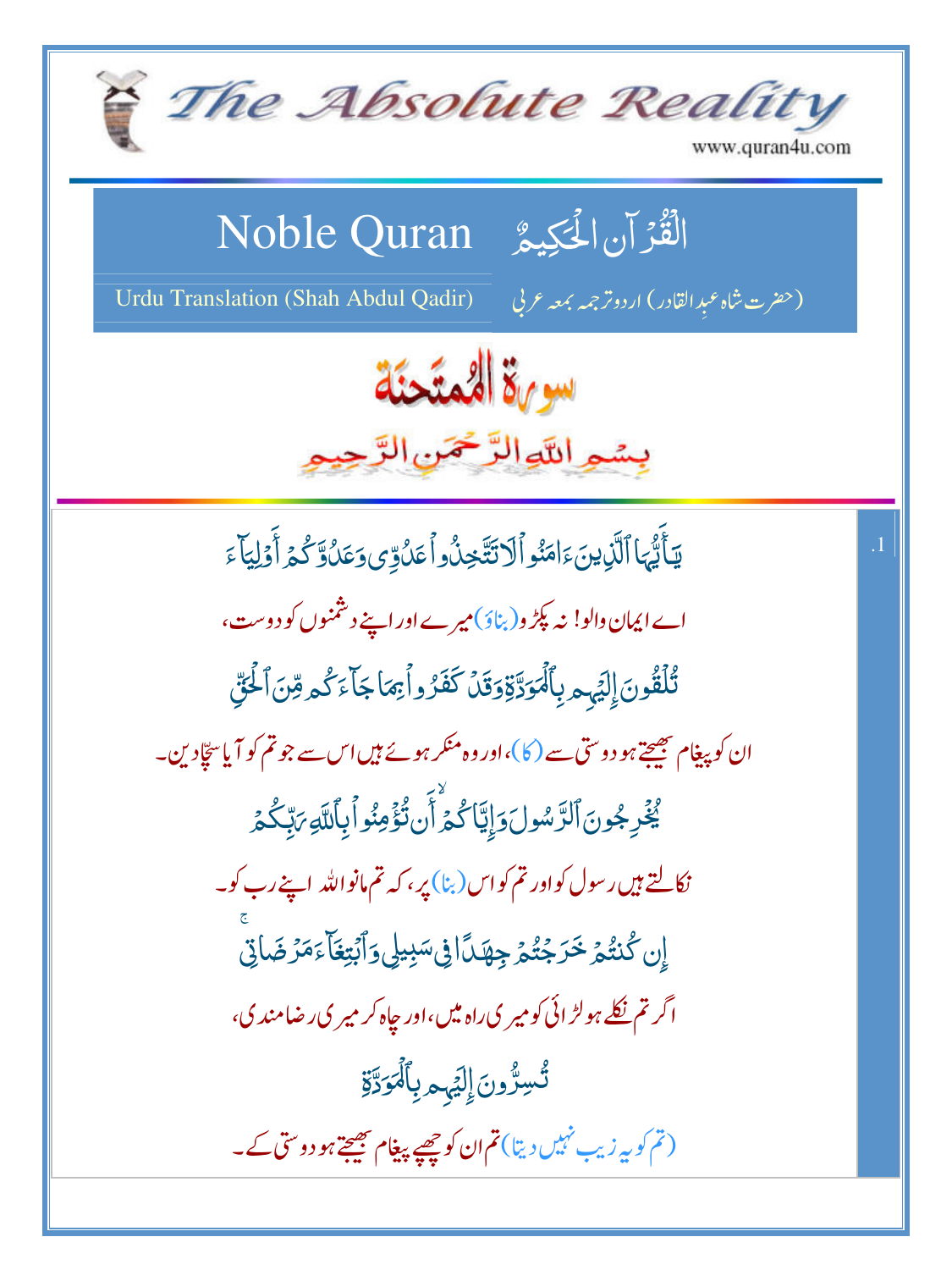| .<br>وَأَنَاْأَعۡلَمُ بِمَاۤأَخۡفَيۡتُمۡ وَمَاۤأَعۡلَنتُمۡ                                     |                 |
|------------------------------------------------------------------------------------------------|-----------------|
| اور مجھ کوخوب معلوم ہے جو چھپایاتم نے اور جو کھولا(اعلانیہ کیا) تم نے۔                         |                 |
| <u>و</u> َمَن يَفۡعَلۡهُ مِنكُمۡ فَقَلۡ ضَلَّ سَوَ آءَ ٱلسَّبِيلِ                              |                 |
| اور جو کوئی تم میں پہ کام کرے،وہ بھولاسیدھی راہ۔                                               |                 |
| إِن يَثْقَفُو كُمُ يَكُونُواْلِكُمُ أَعْدَآءً                                                  | $\overline{.2}$ |
| اگر تم کووہ پائیں دشمن ہوں تمہارے،                                                             |                 |
| وَيَبۡسُطُوٓٲٞٳ۪لِيَكُمۡۚ أَيۡلِايَهُمۡ وَأَلۡسِنَتَهُمۡ بِٱلسُّوَءِوَوَدُّواۡكَوۡ تَكۡفُرُونَ |                 |
| اور جلائیں تم پر اپنے ہاتھ،اور اپنی زبانیں برائی کواور جاہیں <sup>کس</sup> طرح تم منکر ہو جاؤ۔ |                 |
| ڶڹؾؘڣ <i>ؘ</i> ۼػ۠ػڔٞٲؘؽڂٲۿػ۠ػڔۊؘڷۣۜٲٲ۫ۏؘڶۮؙػ۠ػ                                                | .3              |
| ہر گز کام نہ ائیں گے تم کو تمہارے ناتے (رشتے)اور نہ تمہاری اولاد،                              |                 |
| <u>ي</u> َوۡمَ ٱلۡقِيَّـمَةِيَفۡصِلُ بَيۡنَـۡكُمۡ                                              |                 |
| قیامت کے دن وہ(اللہ)فیصلہ کرے گاتم میں۔                                                        |                 |
| وَٱللَّهُ بِمَاتَعۡمَلُونَ بَصِبِرٌ                                                            |                 |
| اوراللہ جوکرتے ہو دیکھتاہے۔                                                                    |                 |
| قَلۡ كَانَتۡ لَكُمۡ أَٰسُوَةٌۢ حَسَنَةٌۢ فِىٓ إِبۡرَاهِيمَ وَٱلَّٰٓذِينَمَعَهُ                 | $\cdot$         |
| تم کو چال جلنی ہے انچھی،ابر اہیم کی اور جو اس کے ساتھ تھے،                                     |                 |
|                                                                                                |                 |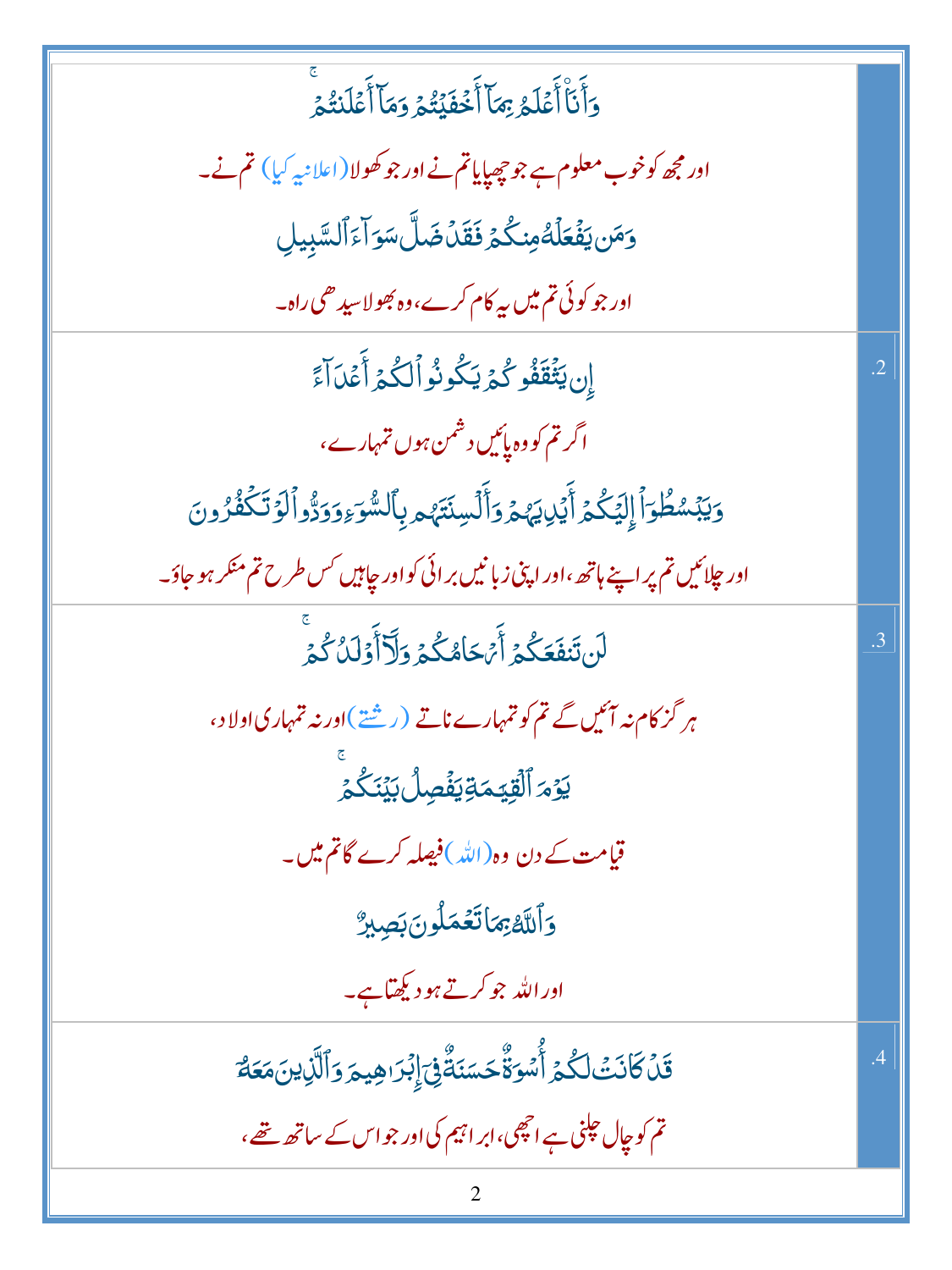| إِذۡقَالُواۡلِقَوۡمِہِمۡ إِنَّاۡبُرَ ءَآؤُاۡمِنكُمۡ وَيُتَاتَعۡبُٰلُونَ مِن دُونِ ٱللَّهِ                                    |    |
|------------------------------------------------------------------------------------------------------------------------------|----|
| جب کہاا پنی قوم کو ہم الگ ہیں تم سے اور جن کو تم پو جتے ہو اللہ کے سوا،ان سے۔                                                |    |
| كَفَرُنَا بِكُمْ وَبَدَا بَيْنَنَا وَبَيْنَكُمُ ٱلْعَدَا وَةُوَٱلْبَغُضَاءُ أَبَدَّا حَتَّىٰ تُؤْمِنُو أَبِأَلتَهِ وَحُدَلَة |    |
| ہم منکر ہوئے تم سے اور کھل پڑی(ہوگئی) ہم میں اور تم میں دشمنی اور پَیر ہمیشہ کو،                                             |    |
| جب تک تم یقین نہ لاؤاللہ اکیلے پر،                                                                                           |    |
| إِلَّا قَوْلَ إِبْرَاهِيمَ لِأَبِيهِ لَأَسْتَغْفِرَنَّ لَكَ وَمَا أَمْلِكُ لَكَ مِنَ ٱللَّهِ مِن شَيْءٍ                      |    |
| گر ایک کہناابر اتہم کااپنے باپ کو، میں مانگوں گامعافی تیر ک،                                                                 |    |
| اور مالک نہیں میں تی <sub>رے ب</sub> ھلے کو اللہ کے ہاتھ سے <sup>کس</sup> ی چیز کا۔                                          |    |
| ۥٮَّبَّنَا عَلَيۡكَ تَوَكَّلۡنَاوَإِلَيۡكَ أَنۡبُنَاوَإِلَيۡكَ ٱلۡمَصِيرُ                                                    |    |
| اے رب ہمارے! ہم نے تجھ پر بھر وسہ کیااور تیر کی طرف رجوع ہوئے اور تیر کی طرف پھر آنا،                                        |    |
| <i>؆ڹ</i> ۜۧڹؘٲڵٲڲؘۼڶۘڹٙٲڣٮۘ۠ڹؘڐؐڵٟڵڷۯؚؠڹؘػڡ <i>ؘٞۮ</i> ٛۄٲۏٲۼ۫ٛڣۯڶڹٙٲ؆ڹۜڹؘؖٲؖ                                               | .5 |
| اے رب ہمارے! نہ جانچ ہم پر کافر وں کو،اور ہم کو معاف کر،اے رب ہمارے!                                                         |    |
| إِنَّكَ أَنتَ ٱلْعَزِيزُ ٱلْحَكِيمُ                                                                                          |    |
| توہی ہے زبر دست حکمت والا۔                                                                                                   |    |
| لَقَّلۡ كَانَ لَكُمۡ فِيہِمۡ أُسۡوَقَّٰ حَسَنَةٌ لِِّسَ كَانَ يَرۡ جُواۡ ٱللَّٰٓ وَٱلۡ يَٰٓ وَٱلۡ خِرَ                       | .6 |
| البتہ تم کو بھلی جال حلٖنی ہے ان کی جو کوئی امید رکھتاہواللہ کی   اور پچھلے دن(روز آخر) کی۔                                  |    |
|                                                                                                                              |    |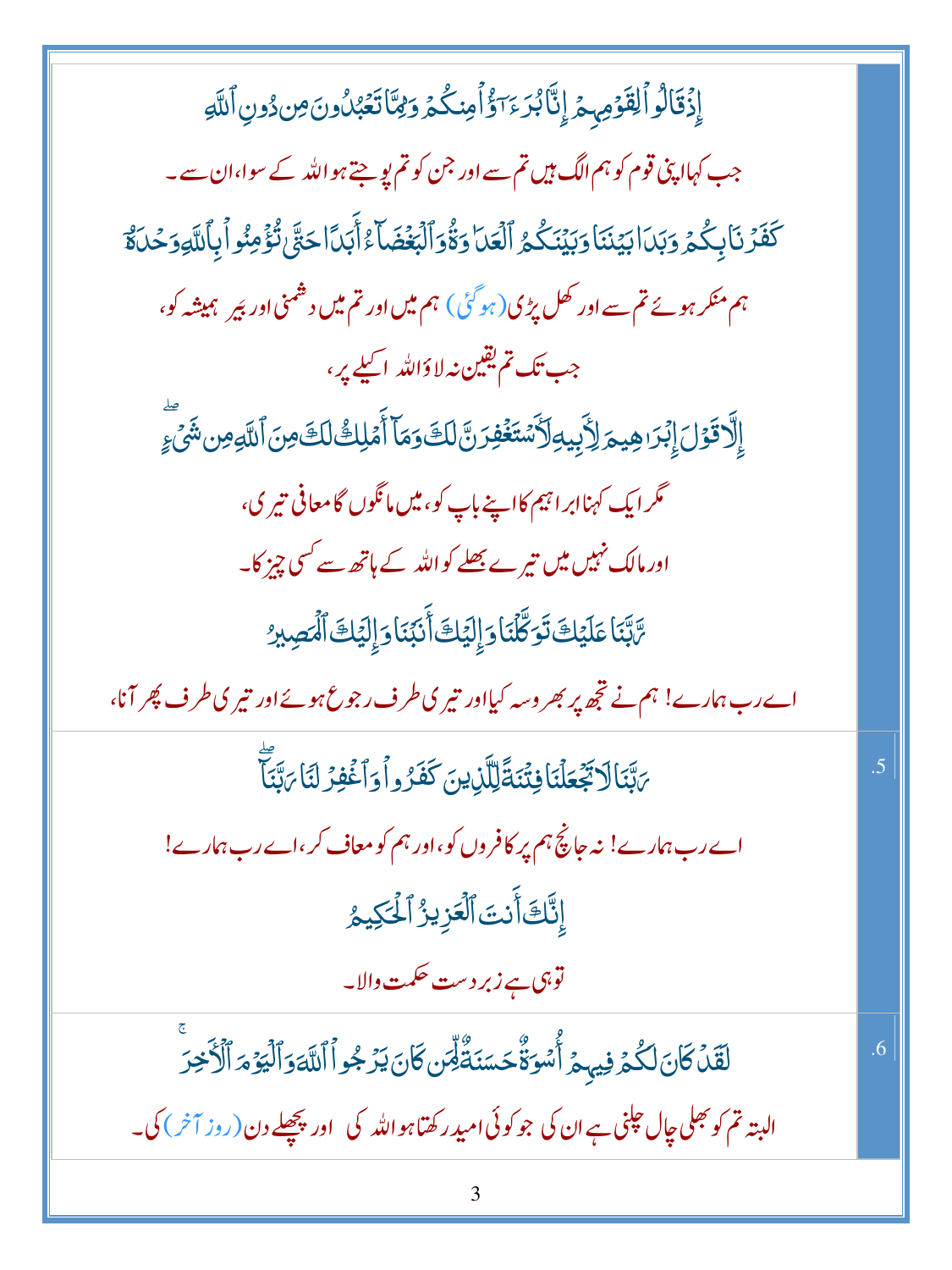$$
\frac{1}{2} \frac{1}{2} \frac{1}{2} \frac{1}{2} \frac{1}{2} \frac{1}{2} \frac{1}{2} \frac{1}{2} \frac{1}{2} \frac{1}{2} \frac{1}{2} \frac{1}{2} \frac{1}{2} \frac{1}{2} \frac{1}{2} \frac{1}{2} \frac{1}{2} \frac{1}{2} \frac{1}{2} \frac{1}{2} \frac{1}{2} \frac{1}{2} \frac{1}{2} \frac{1}{2} \frac{1}{2} \frac{1}{2} \frac{1}{2} \frac{1}{2} \frac{1}{2} \frac{1}{2} \frac{1}{2} \frac{1}{2} \frac{1}{2} \frac{1}{2} \frac{1}{2} \frac{1}{2} \frac{1}{2} \frac{1}{2} \frac{1}{2} \frac{1}{2} \frac{1}{2} \frac{1}{2} \frac{1}{2} \frac{1}{2} \frac{1}{2} \frac{1}{2} \frac{1}{2} \frac{1}{2} \frac{1}{2} \frac{1}{2} \frac{1}{2} \frac{1}{2} \frac{1}{2} \frac{1}{2} \frac{1}{2} \frac{1}{2} \frac{1}{2} \frac{1}{2} \frac{1}{2} \frac{1}{2} \frac{1}{2} \frac{1}{2} \frac{1}{2} \frac{1}{2} \frac{1}{2} \frac{1}{2} \frac{1}{2} \frac{1}{2} \frac{1}{2} \frac{1}{2} \frac{1}{2} \frac{1}{2} \frac{1}{2} \frac{1}{2} \frac{1}{2} \frac{1}{2} \frac{1}{2} \frac{1}{2} \frac{1}{2} \frac{1}{2} \frac{1}{2} \frac{1}{2} \frac{1}{2} \frac{1}{2} \frac{1}{2} \frac{1}{2} \frac{1}{2} \frac{1}{2} \frac{1}{2} \frac{1}{2} \frac{1}{2} \frac{1}{2} \frac{1}{2} \frac{1}{2} \frac{1}{2} \frac{1}{2} \frac{1}{2} \frac{1}{2} \frac{1}{2} \frac{1}{2} \frac{1}{2} \frac{1}{2} \frac{1}{2} \frac{1}{2} \frac{1}{2} \frac{1}{2} \frac{1}{2} \frac{1}{2} \frac{
$$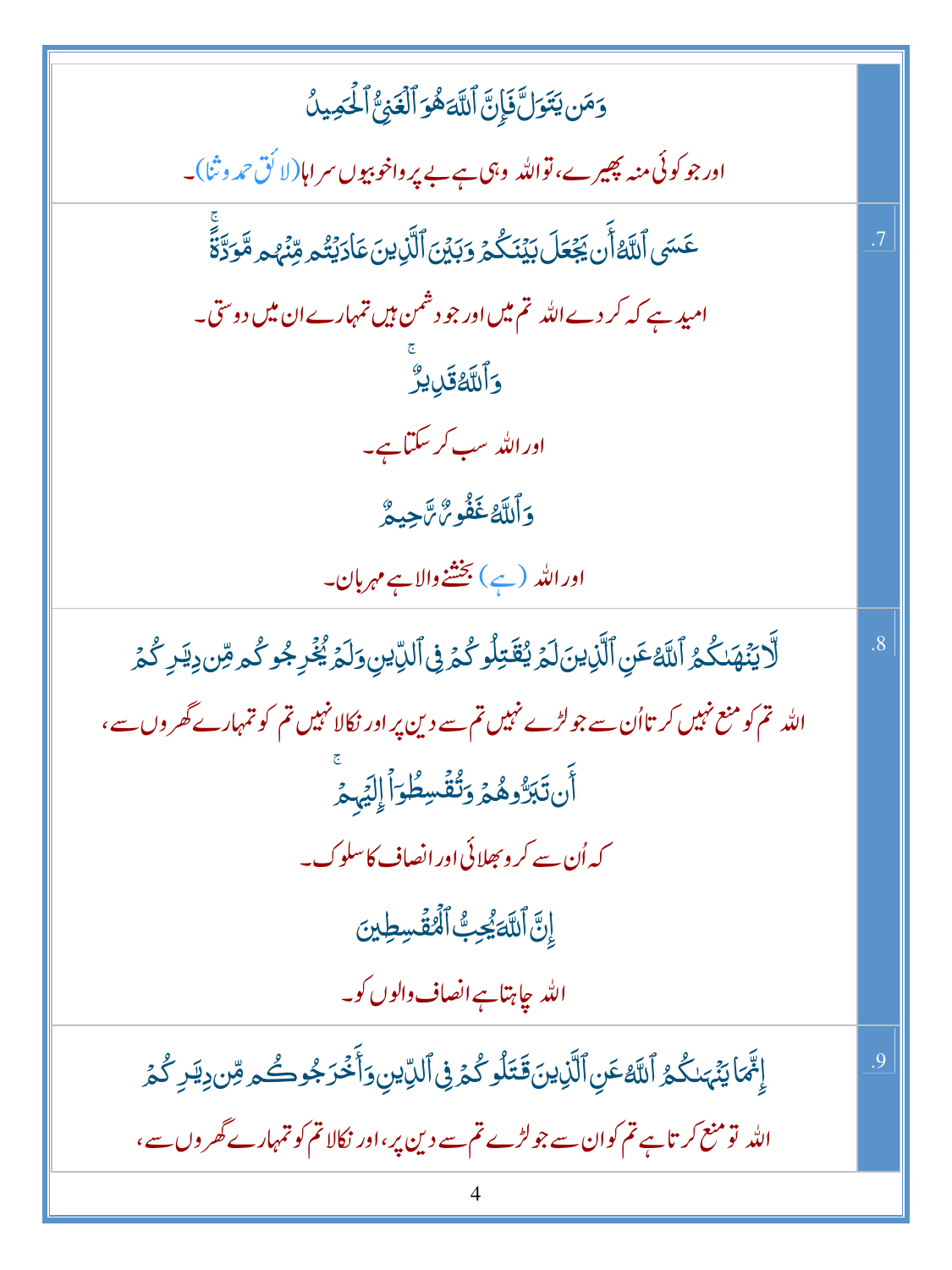| وَظَّهَرُواًعَلَىٰۤإِخْرَاجِكُمۡ أَن تَوَلَّوۡهُمۡ                                                                    |     |
|-----------------------------------------------------------------------------------------------------------------------|-----|
| اور میل باندھا( مد د کی ایک دوسرے کی) تمہارے نکالنے پر، کہ ان سے کر و دوستی                                           |     |
| وَمَن يَتَوَلِّكُمۡ فَأُوۡلَٰٓبِكَ هُمُ ٱلظَّٰلِمُونَ                                                                 |     |
| اور جو کوئی اُن سے دوستی کر پے سووہ لوگ وہی ہیں گنہگار۔                                                               |     |
| يٓٲٞێۢؠؘٵٱڷؘۜڶؚٳؾڹؘۦٙٳڡؘڹؙۏؚٲٝٳ۪ۮؘٳڿٲۦۧڪۛۿؚٱڷۘٷۢڡۣٸٙؿ۠ۿۿؘڂ۪ڗٮؾؚۣڣؘٲۿؾؘڂؚڹؙۅۿؙڹؖ                                       | .10 |
| اے ایمان دالو! جب آئیں تم پاِس ایمان دالی عور تیں وطن حچھوڑ کر توان کو جانچ لو۔                                       |     |
| ٱللَّهُ أَعۡلَمُ بِإِيمَنِينَّ                                                                                        |     |
| اللہ بہتر جانے اُن کے ایمان۔                                                                                          |     |
| ۏؘٳؚؚڹۡ عَلِمۡتُمُوهُنَّ؋ؗۘۏۢٙڡ <i>ۣٮٗ</i> ؾٟۥڣؘڶٳڐ <i>ڋڿڂ</i> ۘۅۿؙڹؓٳ۪ڸٙٱڷػ۠ڣٞٲ <i>ڔؖ</i>                            |     |
| پھر اگر حانو کہ وہ ایمان پر ہیں، تونہ پھیر وان کو کافروں کی طرف۔                                                      |     |
| ڶٲۿۨؾٞڿڷ۠ۿؖ۠ػ۠ؽٙۏؘڶٲۿؽؘڲؚڵ۠ۘۏڽؘڡ۬ۘٛ <i>ٛڷ</i> ؾؖۧ                                                                     |     |
| نه په عورتیں حلال <del>بی</del> ں ان مر دوں ( کافروں ) کواور نہ وہ مر د ( کافر ) حلال <del>بی</del> ں اِن عور توں کو۔ |     |
| .<br>وَءَانُوهُم <b>ِ</b> مَّاۤ أَنفَقُواْ                                                                            |     |
| اور دے دوان مر دوں ( کافروں ) کوجوان کاخرچ ( مہرادا کیا ) ہوا۔                                                        |     |
| <u>ۅ</u> ٙڶٳڿ۠ڹؘٳڂٖڡؘڶؿػ۠ۿ۩ؘ۠ڹؾؘڮڂۅۿ۠ڹؓٳ۪ۮؘؚٳٙٵٙڐؿٙؾ۠ڡ۠ۅۿ۠ڹؓٲ۠ٛڿۅ <i>ؠ</i> ۿؙڹۨؖ                                      |     |
| اور گناہ نہیں تم کو کہ نکاح کرلواُن عور توں سے جب ان کو دواُن کے مہر                                                  |     |
|                                                                                                                       |     |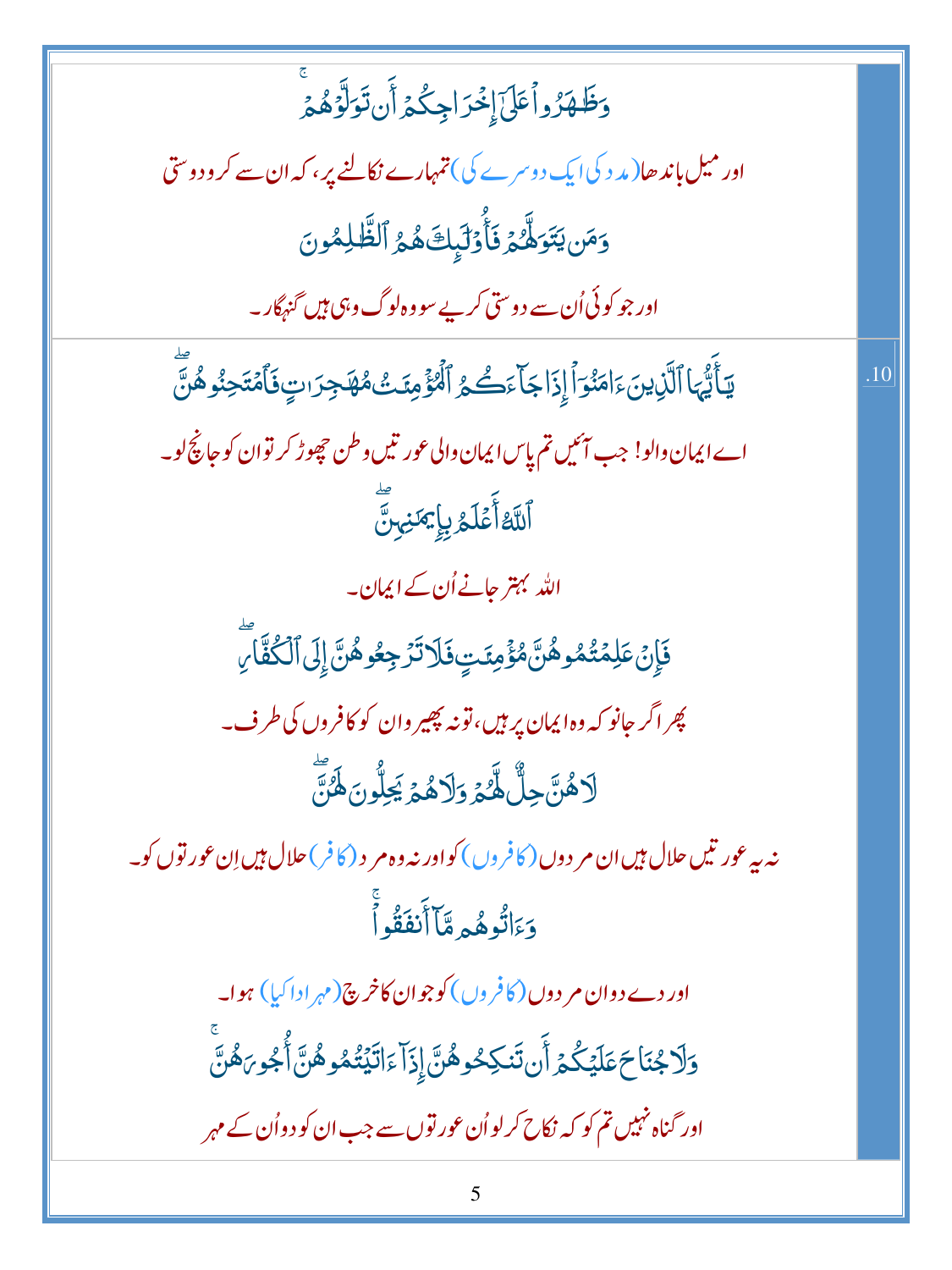| وَلَا ثُمِّسِكُواْبِعِصَمِ ٱلْكَوَافِرِ وَسَّلُواْ مَآ أَنفَقۡتُمۡ وَلۡيَسۡٓلُواۡ مَآ أَنفَقُوآْ |     |
|--------------------------------------------------------------------------------------------------|-----|
| اور نہ ر کھوقبضہ میں ناموس کافر عور توں کے ،                                                     |     |
| اور مانگ لوجو تم نے خرچ کیا،اور وہ کافر مانگ لیں جوانہوں نے خرچ کیا۔                             |     |
| ؚ<br>ۮٙ <sup>ٚٳ</sup> ڸػ۠ؽٙڂػۘۮؚ <sup>ٱ</sup> ڵڵۗؿؚۘڲؘػۢۮڹؽٙٮٞػۢۮ <sup>ٙ</sup>                   |     |
| ىيەاللە كافىھلە ہے۔(جو) <b>تم میں فیصلہ</b> كرتاہے۔                                              |     |
| <b>وَأَللَّهُ عَلِيمٌ حَكِيمٌ</b>                                                                |     |
| اور الله سب جانتاہے حکمت والا۔                                                                   |     |
| دَإِن فَاتَكُمۡ شَيۡءٌ مِّنۡ أَزۡ وَا جِكُمۡ إِلَى ٱلۡكُفَّارِ                                   | .11 |
| اور اگر جاتی رہیں تمہارے ہاتھ سے تمہاری عور تیں کافروں کی طرف،                                   |     |
| فَعَاقَبۡتُمۡ ثَالُّواۡ ٱلَّيۡاِينَ ذَهَبَتۡ أَزۡوَا جُهُم وِّئۡلَ مَاۤ أَنفَقُواْ               |     |
| پھِرتم گہامارو( مو قع ہاتھ آ جائے) تو دوان کو جن کی عور تیں جاتی رہیں جتنااُنہوں نے خرچ کیاتھا۔  |     |
| <u>و</u> َاتَّقُواۡ ٱللَّٰٓاءَٱلَّٰٓانِیؔاۡ أَنتُم بِهِۦمُؤۡمِنُونَ                              |     |
| اور ڈرتے رہواللہ سے، جس پرتم کویقین ہے۔                                                          |     |
| يَأَيُّهَا ٱلنَّبِنُّ إِذَا جَآءَكَ ٱلۡمُؤۡمِنَتُ يُبَاٰيِعۡنَكَ عَلَىٰٓأَن                      | .12 |
| اے نبی جب آئیں تیرے پاس مسلمان عور تیں اقرار کرنے کواس پر ،                                      |     |
| 6                                                                                                |     |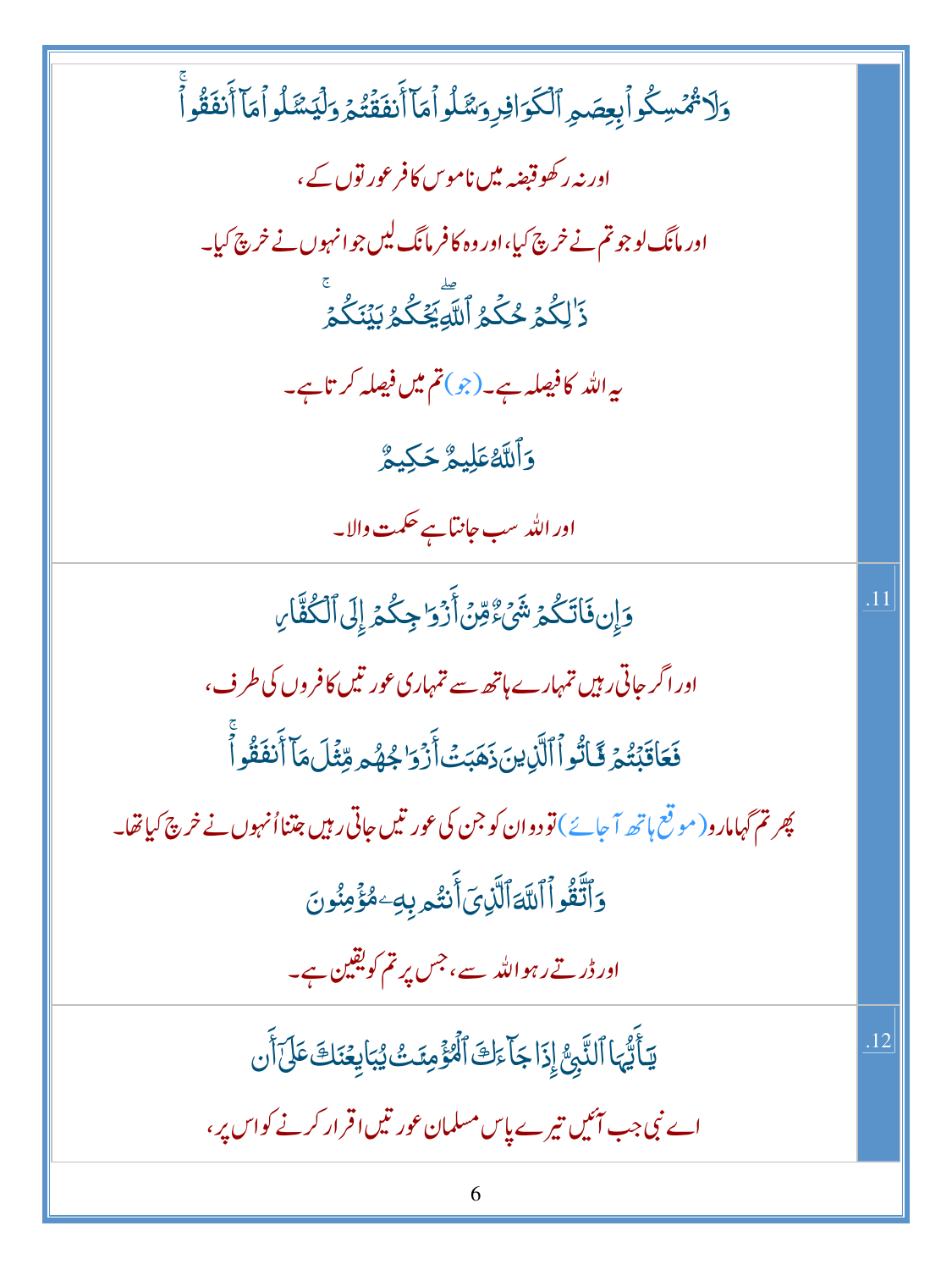ڷۜۯؽۺٞڔػ۬ڹؘۨۨۨۨڹٲڵڷۅۺؘؿٙٙٵ کہ شریک نہ ٹھہر ائیں اللہ کاکسی کو، <u>وَلايَ</u>سُرِقُنَ وَلَايَزَيْنِنَ اور چورې نه کریں،اور بد کاري نه کریں وَلَا يَقْتُلُنَ أَوْلَىٰهُنَّ اوراپٽي اولاد نه مارس، <u>ۅ</u>ٙڵٲۑؘٲۣؾڛ*ۣڹؚڹۿڐڹ*ؾڣٞڗ*ؘڔٙ*ڹڹڡ۠ڹؽڹٲؘؽڔؠؾ؈ٙٲؘ*ڋ*ڂۭڸۿۣڽؖ اور طوفان (به<sup>ن</sup>ان) نەلائىي <mark>باند</mark>ىھ كر اپنے ہاتھوں پاؤں میں ، <u>وَلَايَعۡصِينَكَ فِى</u>مَعۡرُوفِ تیر ک بے حکمی نہ کریں *کس*ی <u>بھلے</u> کام میں، فَبَايِعُهُنَّ وَٱسۡتَغۡفِرۡ هَٰٓنَ ٱللَّٰهَ تواُن سے اقرار کر (بیجت لے لو)،اور معافی مانگ ان کے واسطے اللہ سے۔ إِنَّ اللَّهَ غَفُو %شَجِيعٌ بیشک اللہ بخشنے والا مہربان ہے۔ يَأَيُّهَا ٱلَّذِينَءَامَنُواۡلَاتَتَوَلَّوۡاۡقَوۡمَٓاۡ غَضِبَ ٱللَّهُ عَلَيۡهِمۡ .13 اے ایمان دالو! مت دوستی کر وان لو گوں سے کہ غصے ہوااللہ ان پر ،

7